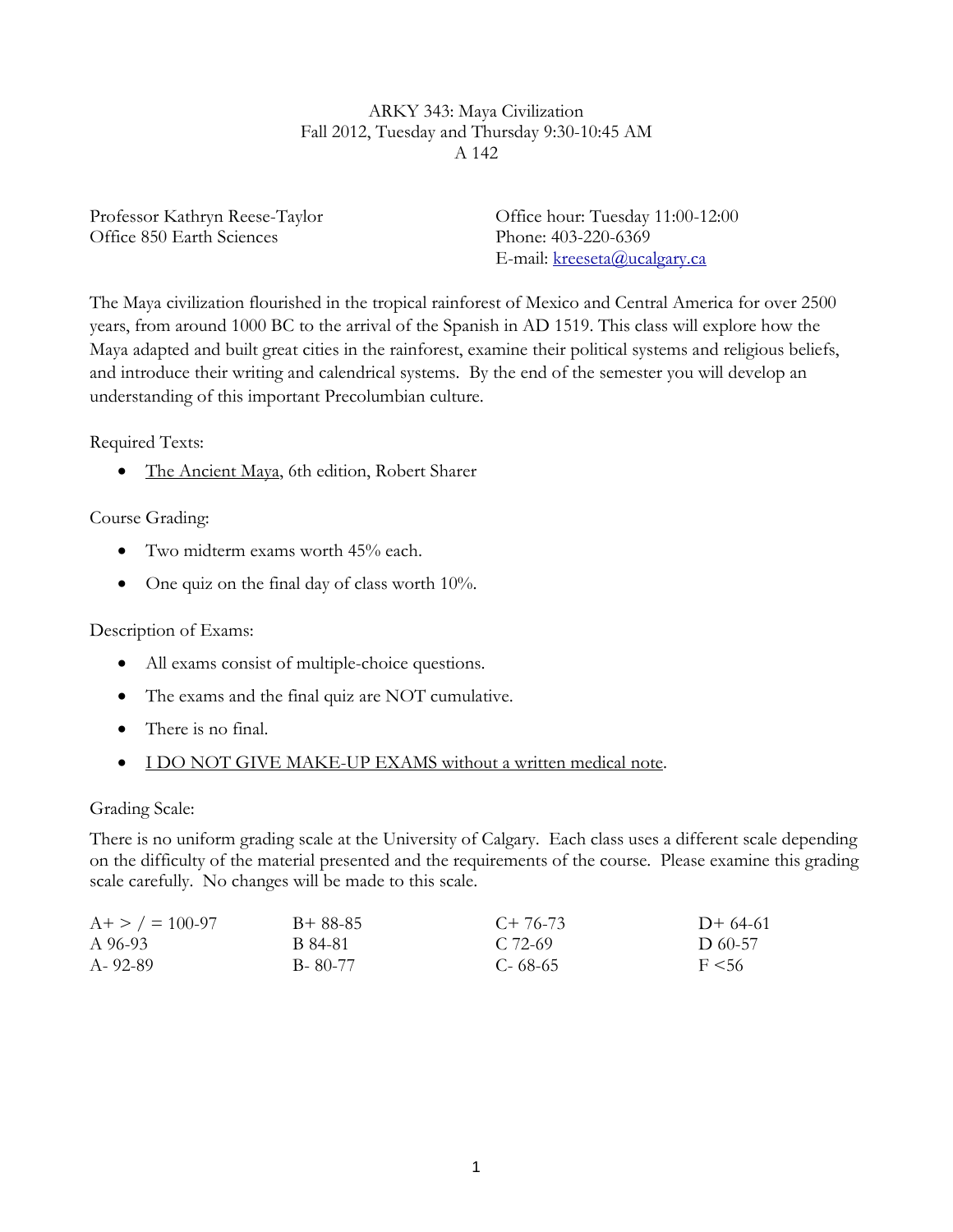# **ADDITIONAL CONTENT**

#### **Writing Across the Curriculum**

Writing skills are not exclusive to English courses and, in fact, should cross all disciplines. The University supports the belief that throughout their University careers, students should be taught how to write well so that when they graduate their writing abilities will be far above the minimal standards required at entrance. Consistent with this belief, students are expected to do a substantial amount of writing in their University courses and, where appropriate, instructors can and may use writing and the grading thereof as a factor in the evaluation of student work. The services provided by the Writing Centre in the Effective Writing Office can be utilized by all undergraduate and graduate students who feel they require further assistance.

#### **Academic Accommodation Policy**

The purpose of academic accommodation is to provide students with documented disabilities equal opportunity to master the essentials of a post-secondary education. Students with disabilities at the University of Calgary have met all admission requirements but may have done so with the use of accommodations. Similarly, they are expected to meet all academic and nonacademic requirements. Adaptive technology and other academic accommodations do not relieve students of their responsibility to develop the essential skills and abilities expected of all students. Please refer to the following web link for detailed information: <http://www.ucalgary.ca/drc/node/71>

#### **Disability Resource Centre Accommodations**

It is the responsibility of the student to request academic accommodations. If you are a student with a documented disability who may require academic accommodation and have not registered with the Disability Resource Centre, please contact their office at (403)220-8237.

Students who have not registered with the Disability Resource Centre are not eligible for formal academic accommodation. Students are also required to discuss their needs with the instructor no later than fourteen (14) days after the start of the course.

## **Freedom of Information and Protection of Privacy Act**

The University of Calgary is committed to protecting the privacy of individuals who work and study at the University or who otherwise interact with the University in accordance with the standards set out in the Freedom of Information and Protection of Privacy Act.

Please refer to the following link for detailed information: <http://www.ucalgary.ca/secretariat/system/files/foip%20overview.pdf>

#### **Academic Misconduct**

Academic dishonesty is an unacceptable activity at the University of Calgary and students are **strongly advised** to read the Student Misconduct section of the University Calendar. Quite often, students are unaware of what constitutes academic dishonesty or plagiarism. The most common are:

- 1) Presenting another student's work as your own
- 2) Presenting an author's work or ideas as you own without proper referencing
- 3) Using work completed for another course

This activity will not be tolerated and students conducting themselves in this manner will be dealt with according to the procedures outlined in the University Calendar.

For detailed information on what constitutes academic misconduct, please refer to the following link: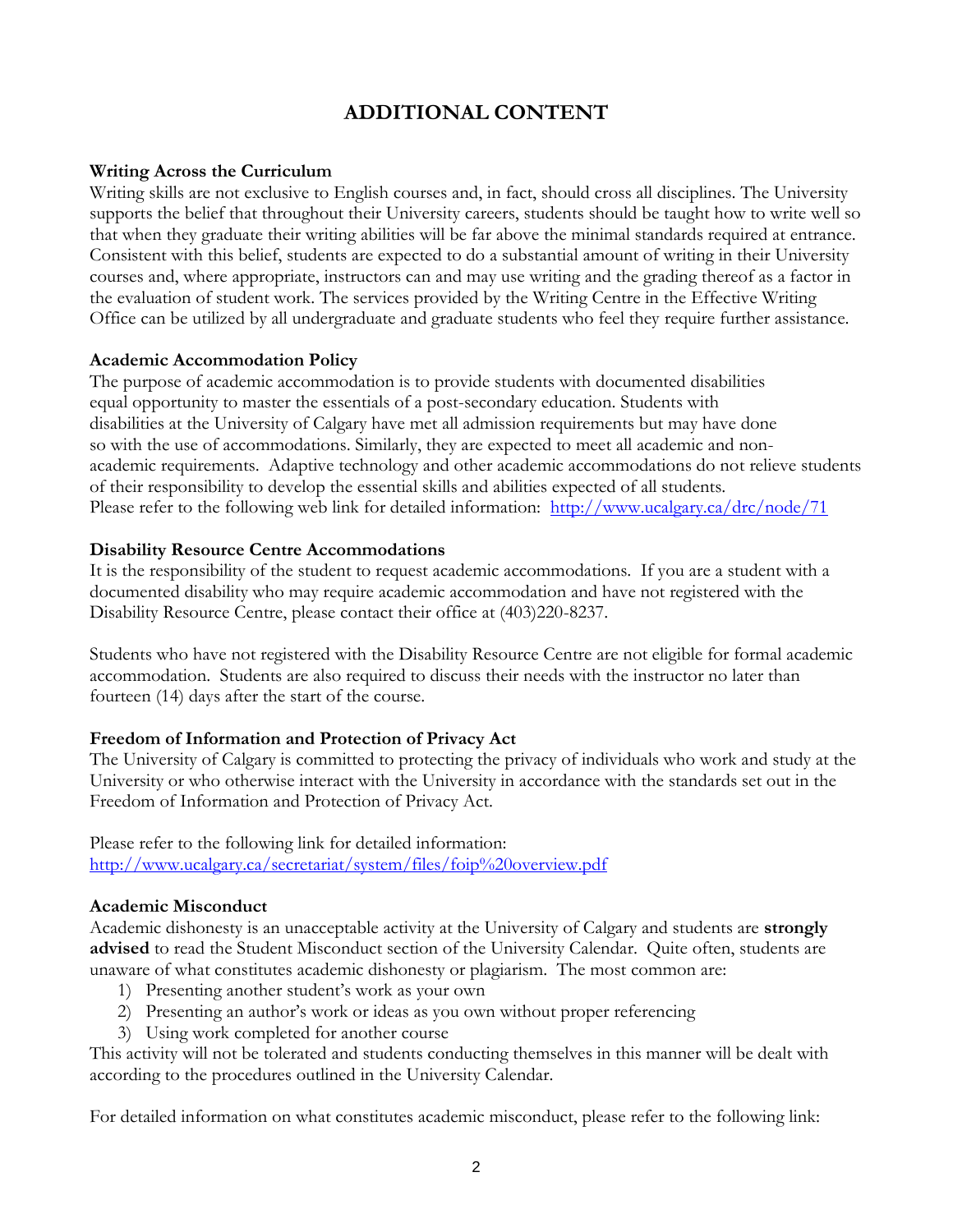## <http://www.ucalgary.ca/pubs/calendar/current/k-2-1.html>

### **Plagiarism**

Plagiarism involves submitting or presenting work as if it were the student's own work when it is not. Any ideas or materials taken from another source written, electronic, or oral must be fully and formally acknowledged. Plagiarism includes but is not limited to:

(a) The work submitted or presented was done, in whole or in part, by an individual other than the one submitting or presenting the work (this includes having another impersonate the student or otherwise substituting the work of another for one's own in an examination or test),

(b) Parts of the work are taken from another source without reference to the original author,

(c) The whole work (e.g., an essay) is copied from another source, and/or,

(d) A student submits or presents work in one course which has also been submitted in another course (although it may be completely original with that student) without the knowledge of or prior agreement of the instructor involved.

While it is recognized that scholarly work often involves reference to the ideas, data and conclusions of other scholars, intellectual honesty requires that such references be explicitly and clearly noted. Plagiarism is an extremely serious academic offence.

It is recognized that clause (d) does not prevent a graduate student incorporating work previously done by him or her in a thesis or dissertation.

#### **Emergency Evacuation Assembly Points**

In the event of an emergency that requires evacuation, please refer to the following link to become familiar with the assembly points for the class: <http://www.ucalgary.ca/emergencyplan/assemblypoints>

#### **Safewalk Information**

Campus Security, in partnership with the Students' Union, provides the Safewalk service, 24 hours a day to any location on Campus including the LRT, parking lots, bus zones and University residences. Contact Campus Security at (403) 220-5333 or use a help phone, and Safewalkers or a Campus Security Officer will accompany you to your campus destination.

#### **Faculty of Arts Program Advising and Student Information Resources**

- Have a question, but not sure where to start? The new Faculty of Arts Program Information Centre (PIC) is your information resource for everything in Arts! Drop in at SS110, call us at 403- 220-3580 or email us at  $\frac{\text{artsads}(a_1, a_2, a_3)}{\text{atatsads}(a_1, a_2, a_3)}$  and also visit the Faculty of Arts website at <http://arts.ucalgary.ca/undergraduate> which has detailed information on common academic concerns.
- For program planning and advice, contact the Student Success Centre (formerly the Undergraduate programs Office) at (403) 220-5881 or visit them in their new space on the 3rd Floor of the Taylor Family Digital Library.
- For registration (add/drop/swap), paying fees and assistance with your Student Centre, contact Enrolment Services at (403) 210-ROCK [7625] or visit them at the MacKimmie Library Block.

#### **Contact Information for Student and Faculty Representation**

Student Union Vice President – Academic Phone: (403) 220-3911